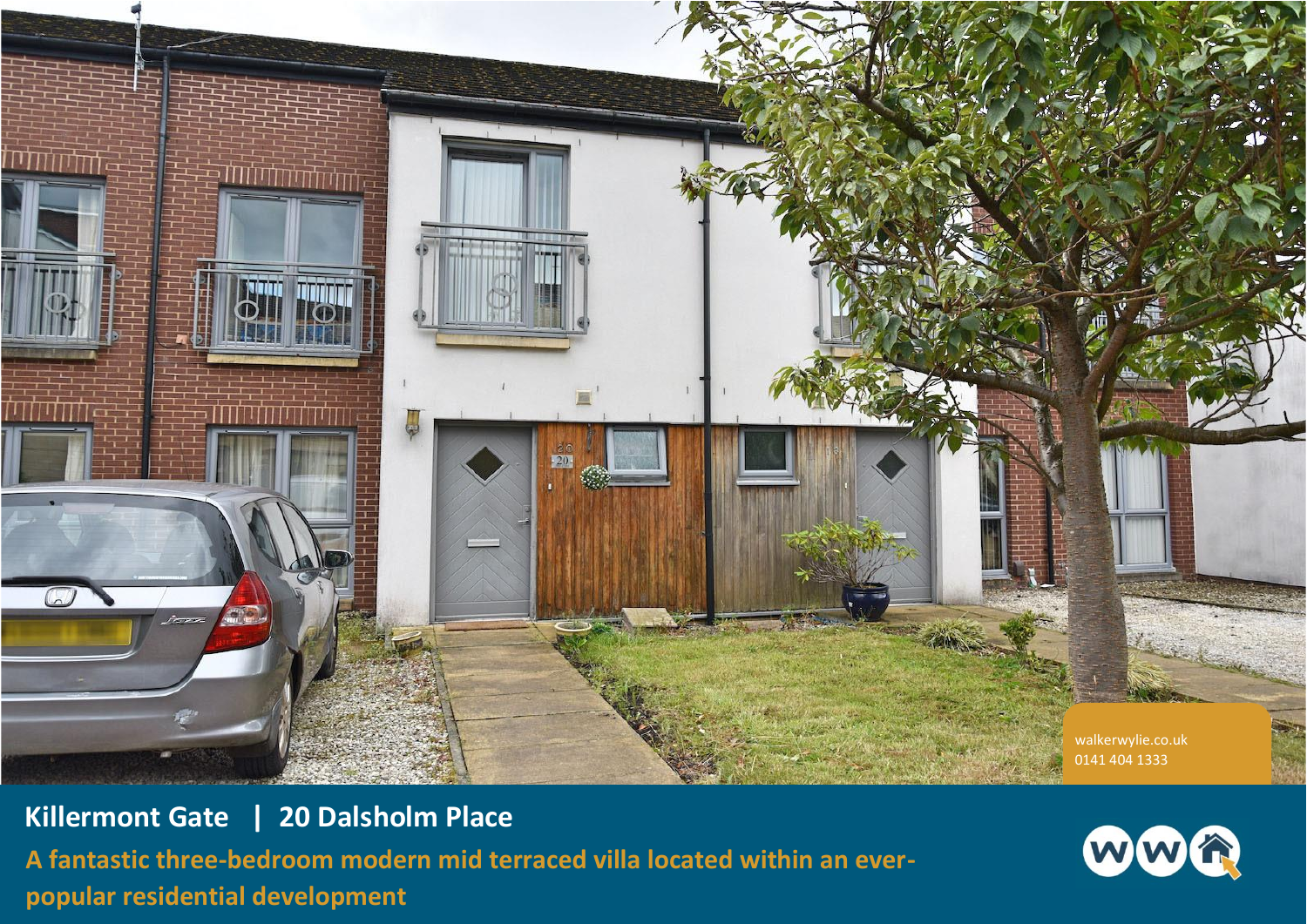## **Killermont Gate | 20 Dalsholm Place**

## **This fabulous family home sits within a quiet cul-de-sac and is ideally positioned to benefit from the many amenities available in the West End and nearby Bearsden**

A fantastic three-bedroom modern mid terraced villa located within an ever-popular residential development. This fabulous family home sits within a quiet cul-de-sac and is ideally positioned to benefit from the host of local amenities available in the West End and nearby Bearsden. There is a private driveway to the front which allows off-road parking, whilst to the rear there is a well-maintained enclosed garden with decked area and garden shed.

Internally the property offers flexible family accommodation over two levels and has great storage space which is further complemented by the sizeable loft. The specification of the property includes double glazed window units and a gas fired central heating system.

The extensive accommodation on offer comprises; entrance vestibule, convenient downstairs W.C., bright spacious lounge, modern fully fitted breakfasting kitchen with dining area and French doors leading to rear garden and large under stair storage cupboard. On the second level there is a large master bedroom with built in wardrobes and en-suite shower room, two double bedrooms and family

bathroom.

This property enjoys a peaceful yet convenient location close to numerous local convenience shops, which will cater for most daily needs, whilst an abundance of further amenities are easily accessible at Anniesland Cross and at Bearsden. A regular bus service runs along Maryhill Road, whilst the local railway station is close by. A wide selection of educational and leisure facilities can be found within the area, including the Kelvin Walkway and Cycle Path. Byres Road and all the recreational facilities of the West End are located only a short distance away. The Clydeside Expressway, Clyde Tunnel and M8 motorway network can be easily accessed allowing convenient travel throughout the central belt.

EER Band - C



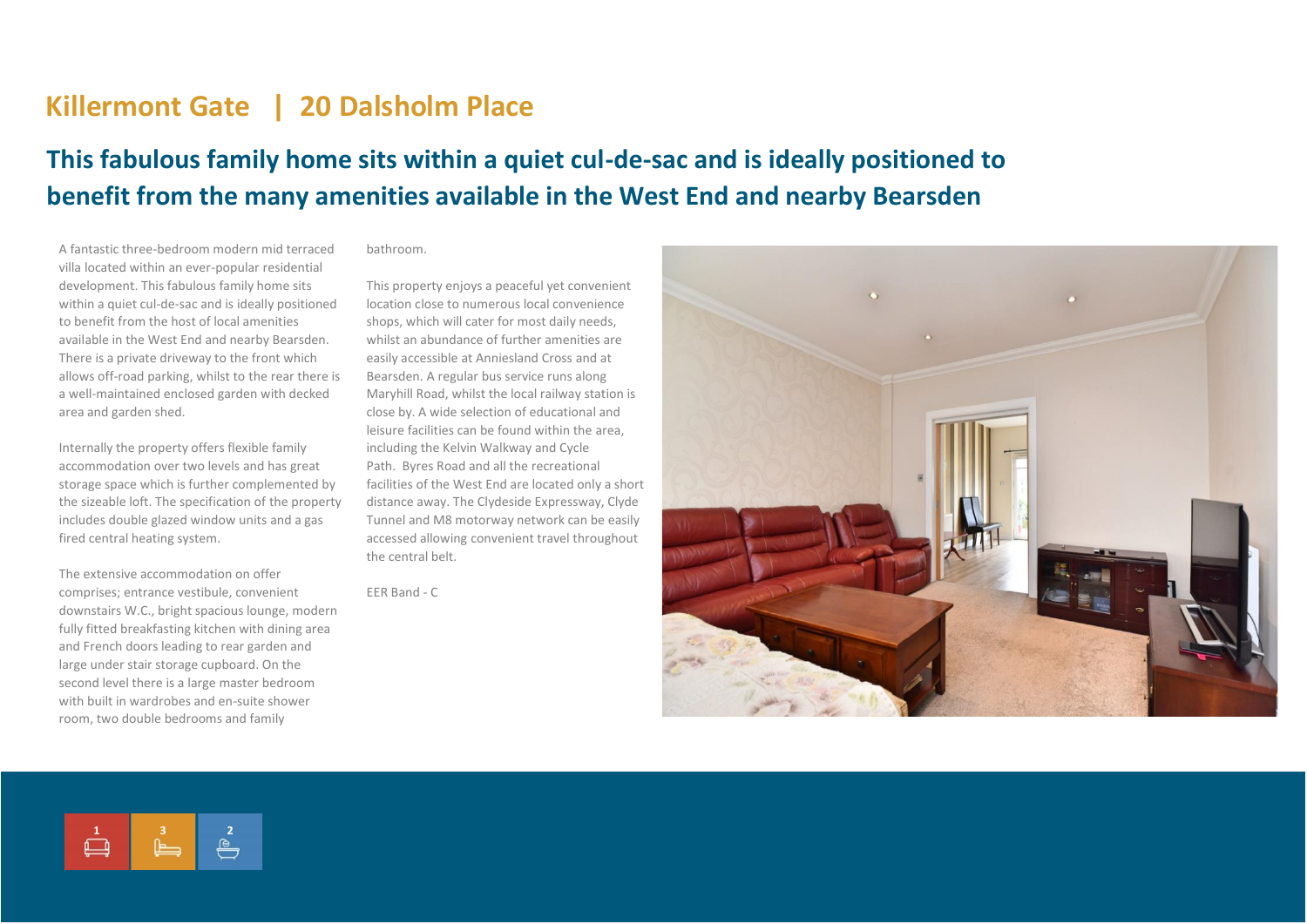